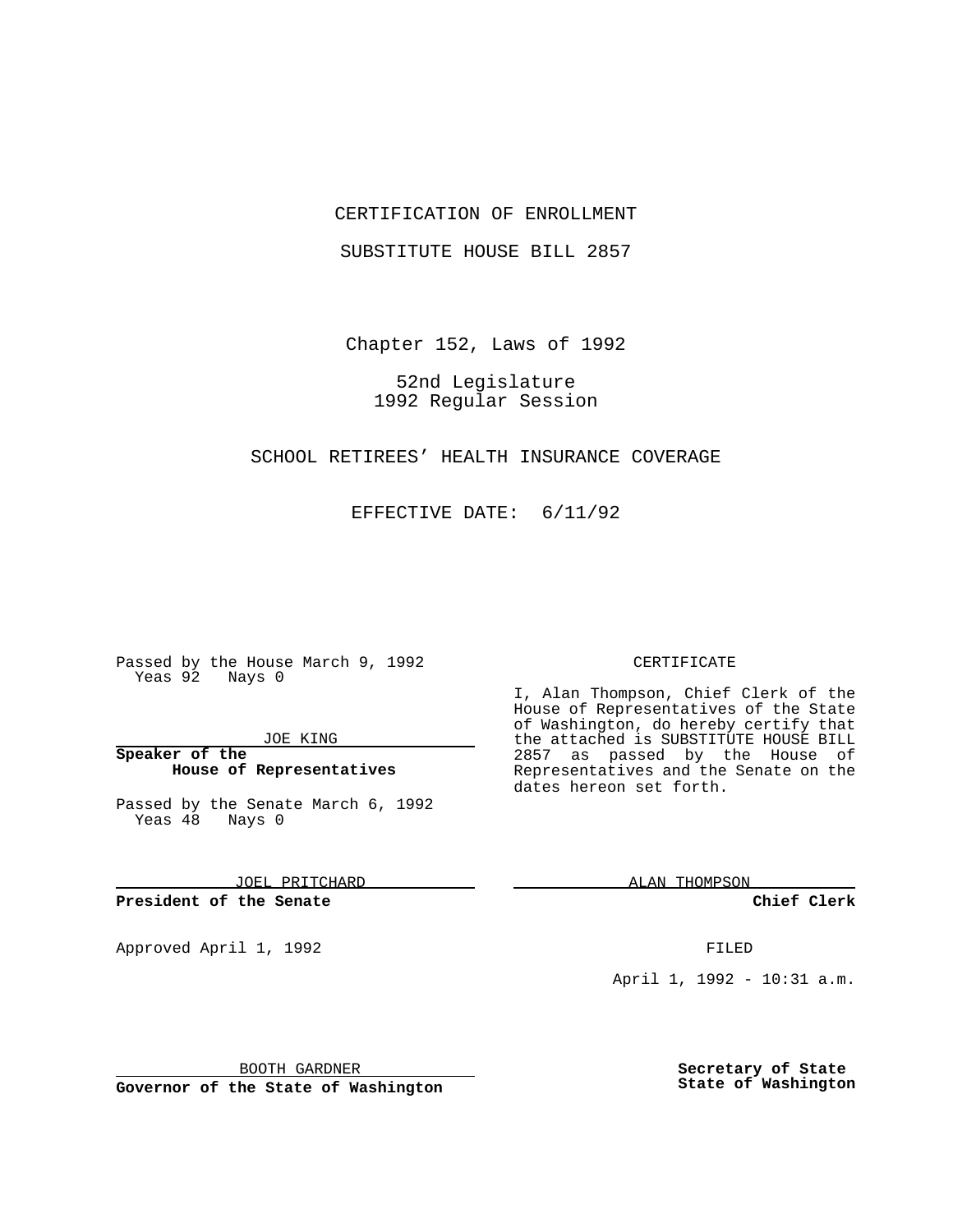# **SUBSTITUTE HOUSE BILL 2857** \_\_\_\_\_\_\_\_\_\_\_\_\_\_\_\_\_\_\_\_\_\_\_\_\_\_\_\_\_\_\_\_\_\_\_\_\_\_\_\_\_\_\_\_\_\_\_

\_\_\_\_\_\_\_\_\_\_\_\_\_\_\_\_\_\_\_\_\_\_\_\_\_\_\_\_\_\_\_\_\_\_\_\_\_\_\_\_\_\_\_\_\_\_\_

## AS AMENDED BY THE SENATE

Passed Legislature - 1992 Regular Session

#### **State of Washington 52nd Legislature 1992 Regular Session**

**By** House Committee on Appropriations (originally sponsored by Representatives Hine, Locke, Spanel, Ferguson, Jones, Dorn, Paris, Kremen, G. Fisher, Brough, Pruitt, Rayburn, Prentice, Franklin, Ogden, Roland, Sheldon, Nelson, Bowman, Leonard, Belcher, Orr, Brekke, Bray, H. Myers, Rasmussen, Fraser, G. Cole, O'Brien, J. Kohl and Anderson)

Read first time 02/07/92.

1 AN ACT Relating to school retirees' health insurance coverage; 2 adding new sections to chapter 28A.400 RCW; creating new sections; and 3 repealing RCW 28A.400.390.

4 BE IT ENACTED BY THE LEGISLATURE OF THE STATE OF WASHINGTON:

5 NEW SECTION. **Sec. 1.** A new section is added to chapter 28A.400 6 RCW to read as follows:

 (1) Every group disability insurance policy, health care service contract, health maintenance agreement, and health and welfare benefit plan obtained or created to provide benefits to employees of school districts and their dependents shall contain provisions that permit retired and disabled employees to continue medical, dental, or vision coverage under the group policy, contract, agreement, or plan until June 30, 1994, or until the employee becomes eligible for federal medicare coverage, whichever occurs first. The terms and conditions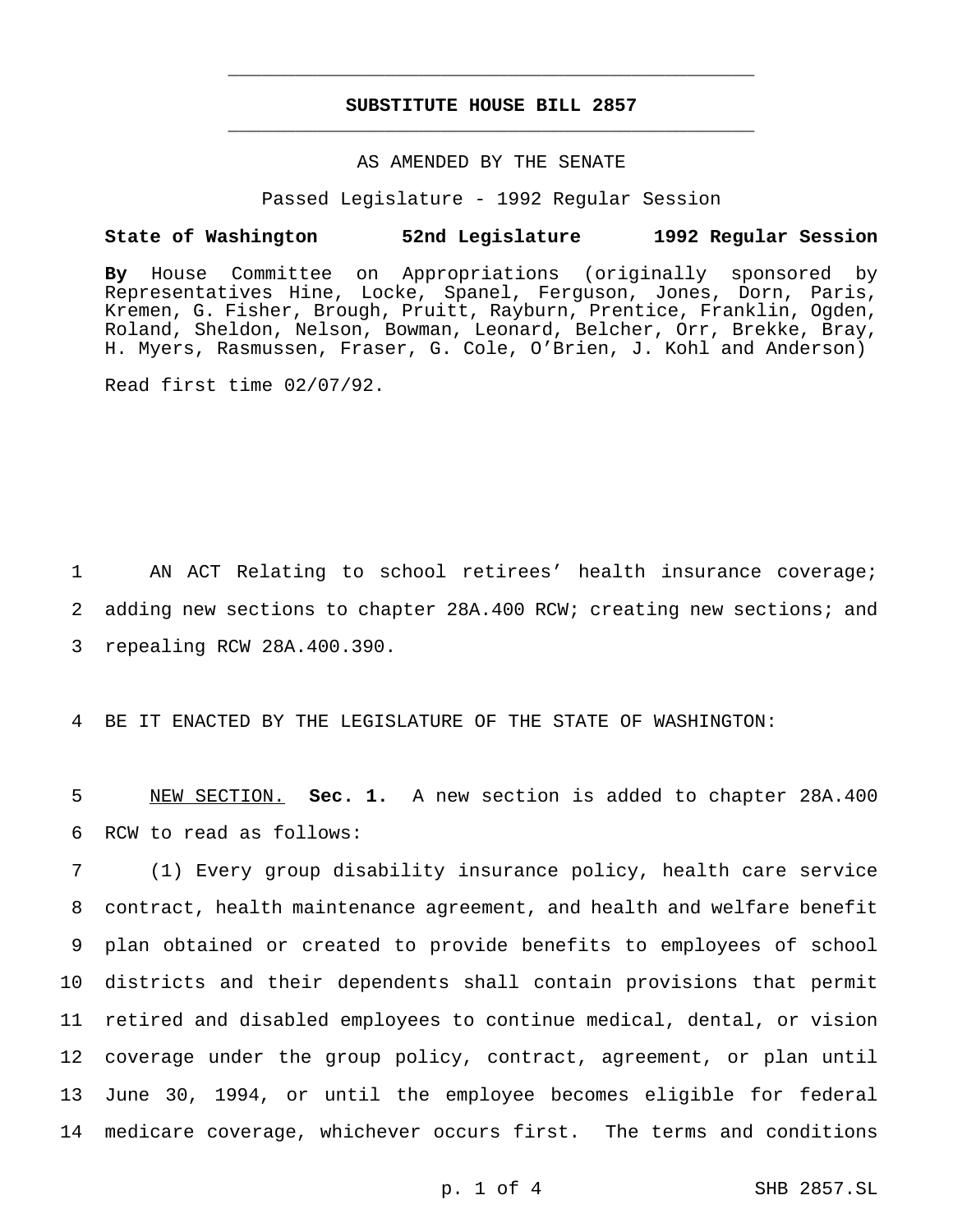for election and maintenance of such continued coverage shall conform to the standards established under the federal consolidated omnibus budget reconciliation act of 1985, as amended. The period of continued coverage provided under this section shall run concurrently with any period of coverage guaranteed under the federal consolidated omnibus budget reconciliation act of 1985, as amended.

(2) This section applies to:

 (a) School district employees who retired or lost insurance coverage due to disability after July 28, 1991;

 (b) School district employees who retired or lost insurance coverage due to disability within the eighteen-month period ending on July 28, 1991; and

 (c) School district employees who retired or lost insurance coverage due to disability prior to January 28, 1990, and who were covered by their employing district's insurance plan on January 1, 1991.

 (3) For the purposes of this section "retired employee" means an employee who separates from district service and is eligible at the time of separation from service to receive, immediately following separation from service, a retirement allowance under chapter 41.32 or 41.40 RCW.

 (4) The superintendent of public instruction shall adopt administrative rules to implement this section.

 NEW SECTION. **Sec. 2.** (1) The health care authority shall study and develop recommendations regarding group health insurance coverage for retired and disabled school district employees. The health care authority shall collect such information as it deems necessary to address the following issues:

SHB 2857.SL p. 2 of 4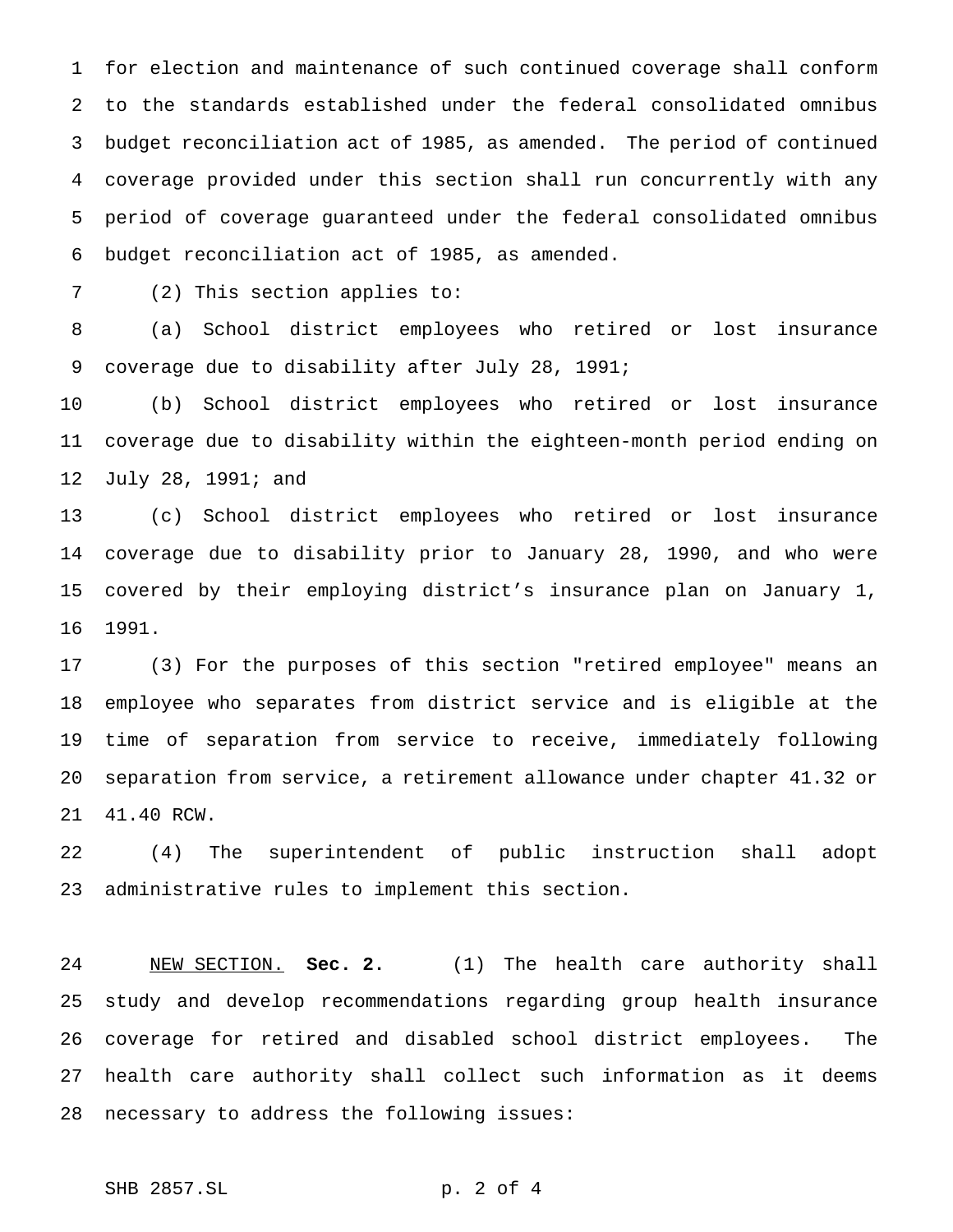(a) Alternatives for making appropriate health insurance coverage available to currently retired and disabled school district employees, including allowing these employees to participate in insurance plans offered by the state employees' benefits board at no additional cost to the state;

 (b) Development of estimated costs and funding mechanisms to provide health insurance coverage for currently retired and disabled school district employees at a reasonable cost, including alternatives 9 for partial subsidization of costs by active employees or the state; and

 (c) Identification of issues and alternatives for defining eligibility for group health insurance coverage for currently retired and disabled school district employees.

 (2) The health care authority may form technical advisory committees to assist with the study. The health care authority shall submit its findings and recommendations to the legislature by January 15, 1993.

 NEW SECTION. **Sec. 3.** A new section is added to chapter 28A.400 RCW to read as follows:

 A group disability insurance policy, health care service contract, health maintenance agreement, or health and welfare benefit plan that provides benefits to retired school district employees and eligible dependents shall not require the beneficiary to make payment by monthly deduction from the beneficiary's state retirement allowance if the payment exceeds the retirement allowance. In such cases, the payment may be made directly by the individual beneficiary.

 NEW SECTION. **Sec. 4.** If specific funding for the purposes of section 2 of this act, referencing this act by bill number, is not

p. 3 of 4 SHB 2857.SL